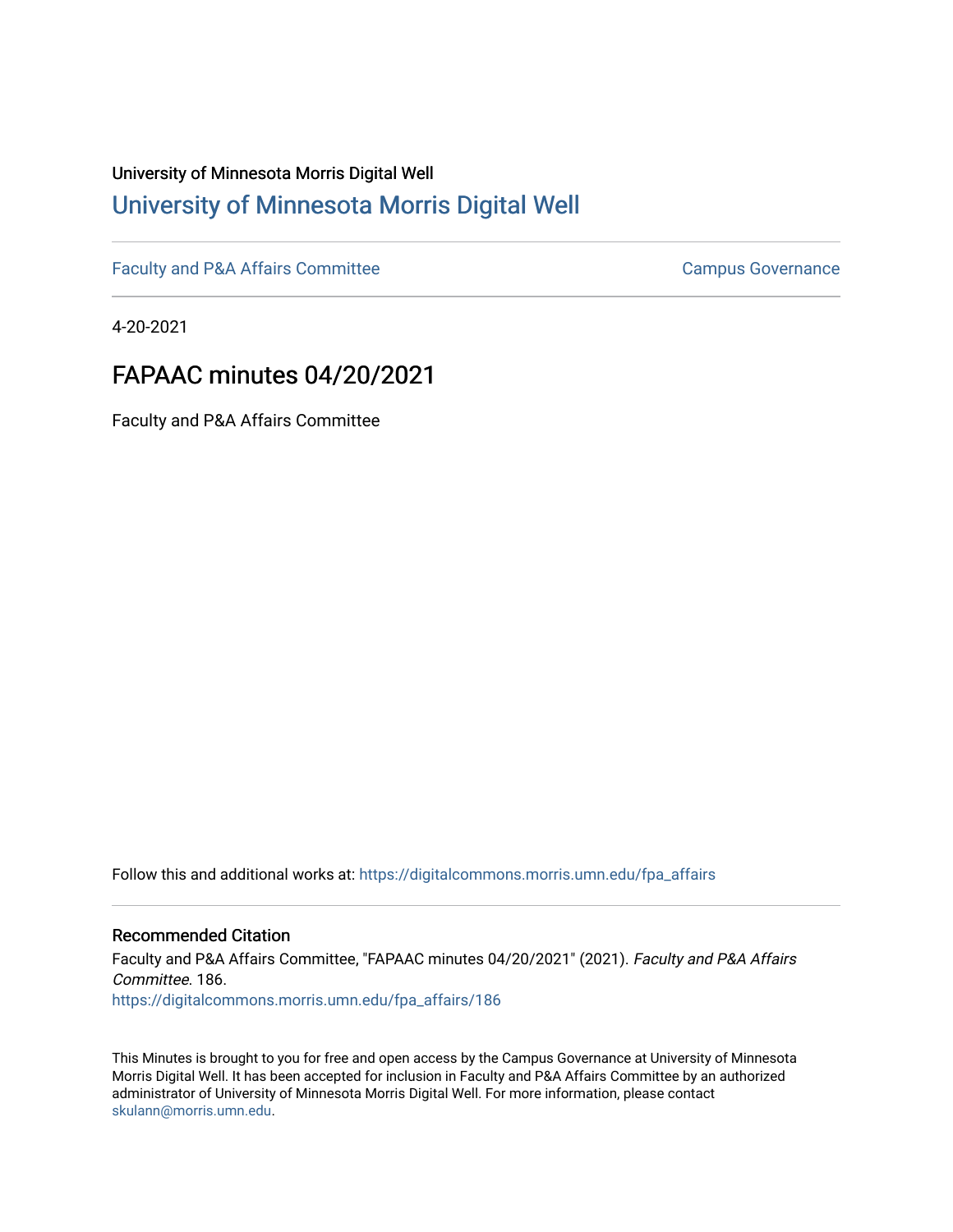## **Faculty and P&A Affairs Committee (FACPAAC)**

**Email**: **[umm-fpa-affairs@morris.umn.edu](mailto:umm-fpa-affairs@morris.umn.edu)**

### **Minutes**

# **April 20, 2021 Meeting 11:40 AM-12:40 PM**

### **Approved: May 4, 2021**

# **Call to Order, appoint minute taker - [Nick Skulan](mailto:naskulan@morris.umn.edu) Approve Previous Meeting Minutes**

### ● **For Approval:**

- Minutes from April 6th meeting Minutes were unanimously approved
- Previously approved meeting minutes can be found in the Digital Well at [https://digitalcommons.morris.umn.edu/fpa\\_affairs/](https://digitalcommons.morris.umn.edu/fpa_affairs/)

### **Dean's appointment process and survey results**

- **● Role of FACPAAC in the Dean's appointment process.**
	- More information about the process became available in the Dean's email from April 7th, with the call for applications and the timeline. Public forum is expected April 19-30. Our committee might want to prepare a list of questions for the public forum based on the survey responses.
	- FACPAAC will provide questions from the committee in advance of the public forums
	- The questions from the 2019 Dean search can be used as a starting point
	- Question ideas
		- From Faculty and P&A Affairs Committee: Given the gaps in services and institutional knowledge left by recent retirements and others leaving the University, how would you mitigate the impacts to the remaining faculty and staff and support them in their work?
		- From Faculty and P&A Affairs Committee: What would be your approach to managing equity in light of the fact that the COVID-19 pandemic has impacted individual faculty and staff very differently?
	- Questions submitted to Google forms for public forums for both candidates

### ● **Actions from the previous round of survey results discussion**

■ E-mailed Janet Schrunk-Ericksen, Michelle Behr, and the VCs with a suggestion for the public discussion of COVID mitigation expectations for the Fall semester. Result: this discussion may be included in the next campus assembly if possible, or a separate opportunity will be provided.